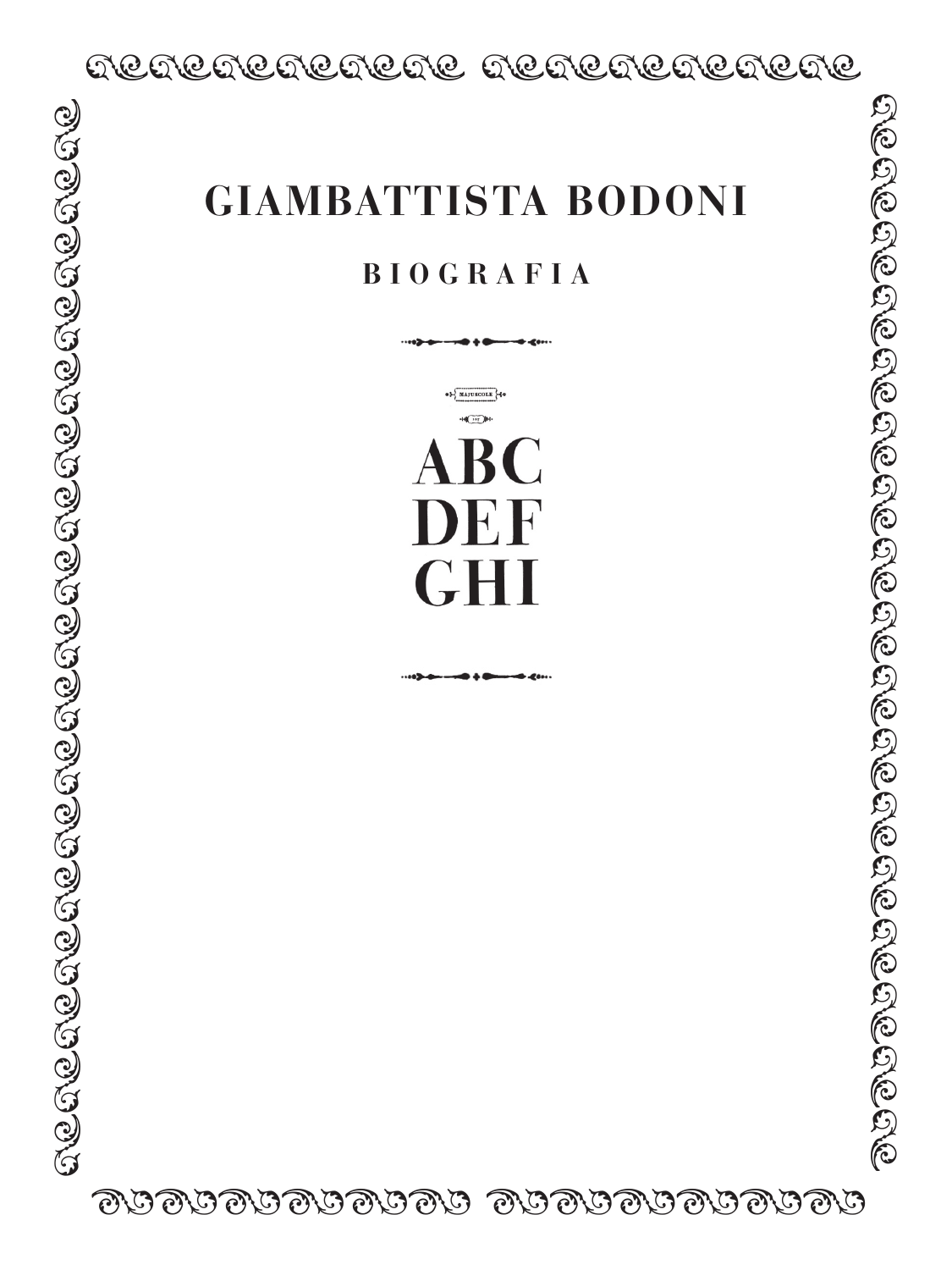Giambattista Bodoni was born in Saluzzo, Italy, on February 26th, into a family originally from the town of Asti and which was dedicated to the art of typography. In 1669, this family brought back into the marquisate the art of setting types after more that half a century of absence. The young Giambattista does his first studies at the *Regio Collegio Saluzzese,* while in his father's workshop he draws and does woodcuts.

## 1758

Together with his school mate Domenico Costa, Bodoni moves to Rome on February 25th, where he does his vocational training at the "Sacra Congregazione di Propaganda Fide," one of the most important European printing studios of the time. At the "Collegio della Sapienza" Bodoni learns the basics of some oriental languages. Abbot Costantino Ruggeri, administrator of the printing studio, and Cardinal Giuseppe Spinelli, prefect of the typographic atelier, notice his talent and give him the task of rearranging the oriental typeface punches cut by the Frenchmen Garamond and Le Bé about two hundreds years before. The period in Rome proves to be critical to Bodoni's eventual orientation as a punch cutter as well as his interest in oriental scripts.

## 1759

Produces a series of woodcuts for the volume *Alphabetum Tibetanum Missionum Apostolicarum Commodo Editum*  (now extremely rare) of Father Agostino Giorgi, professor of oriental languages at "La Sapienza" university. The very same work will form the second part of the *Alphabetum Tibetanum* in 1762.

## 1761–1763

Creates woodcuts for the frontispieces of the two volumes *Pontificale copto-arabo* and the *Rituale copto-arabo* by Bishop Raffaele Tuki.

#### 1766

Bodoni leaves Rome with the intention of traveling to London, capital of a land where the art of typography is experiencing a renaissance under William Caslon and John Baskerville. On his way north, he suffers from a fever that forces him to abandon his journey just as he arrives in Saluzzo.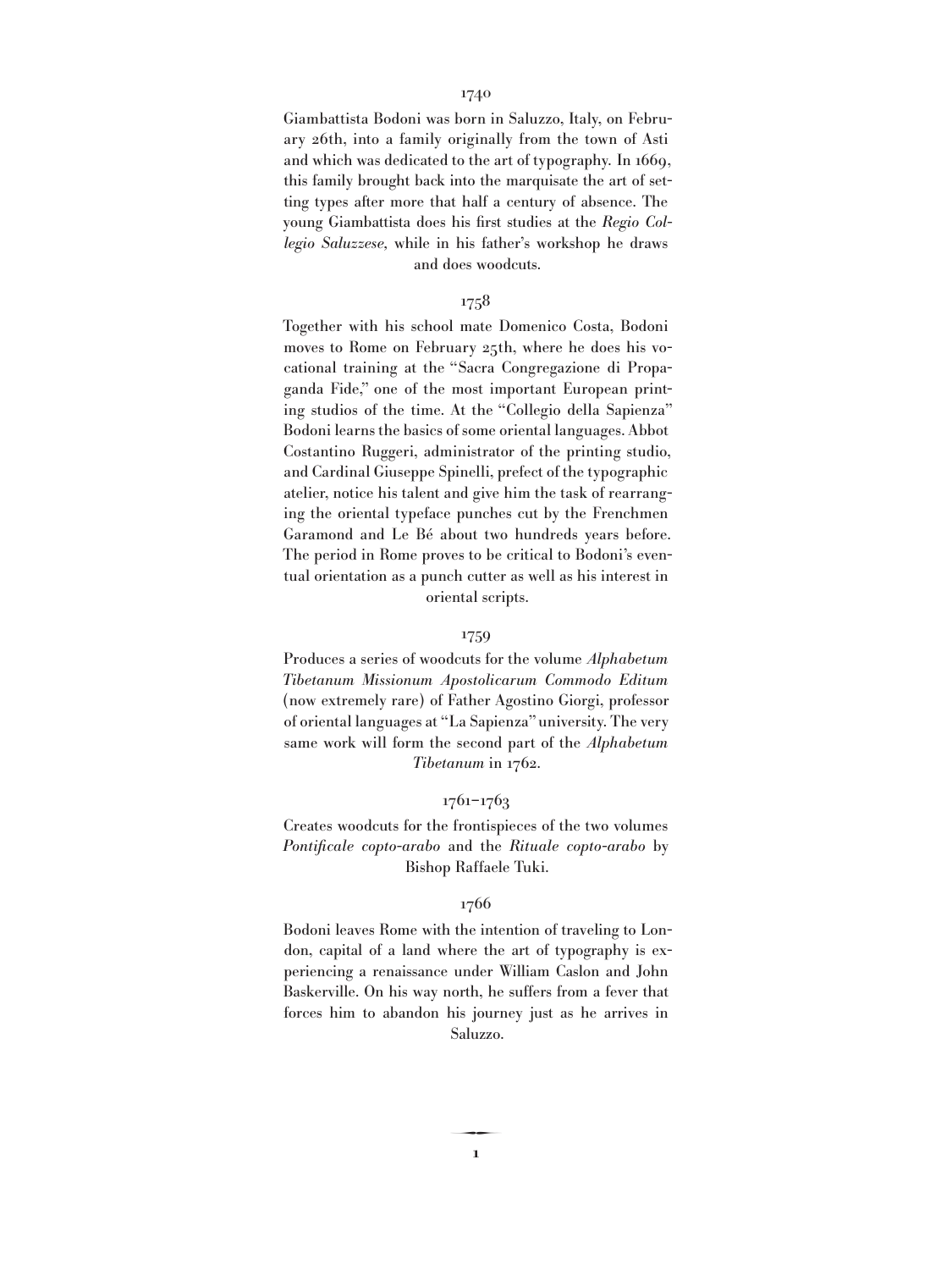Ferdinando di Borbone, Duke of Parma, and his Prime Minister Guillaume Du Tillot appoint Bodoni to direct the "Stamperia Reale." Bodoni arrives in Parma on the 24th of February and signs the contracts one month later. Giambattista's brothers, Giuseppe and Giandomenico, are employed respectively as pressman and typesetter.

## 1768–1769

Bodoni works with the court architect Ennemond Alexandre Petitot and the engraver Benigno Bossi on several publications, amongst them the folio *Ara Amicitiæ* in memory of the visit of Emperor Giuseppe II. Bodoni begins a professional relationship with Gian Bernardo de Rossi, a scholar of Hebraism.

#### 1770

Bodoni starts to mould types in his own workshop. Zefirino Campanini is employed as typesetter and the German Hans-Georg Handwerck works as treasurer, keeping account of Bodoni's commissions.

## 1771

Declines the invitation to run the Regia Stamperia of Milan. Inspired by Fournier's work, the first specimen book *Fregi e majuscole* is published.

## 1772–1773

Bodoni is in charge of printing the "Gazzetta di Parma" newspaper, beginning with the August issue. Prints the book *Versi sciolti e rimati di Dorillo Dafnio* (octavo) with Bossi's engravings.

#### 1775

In honor of the Prince of Piedmont Carlo Emanuele's nuptials with Maria Adelaide of France, Bodoni publishes his first masterpiece, *Epithalamia exoticis linguis reddita*, consisting of 25 inscriptions in a number of exotic characters.

## 1776

Giambattista's father dies in Saluzzo. Bodoni publishes the first essay by G. B. De Rossi on Hebraistic bibliography consisting of fifty editions prior to 1500.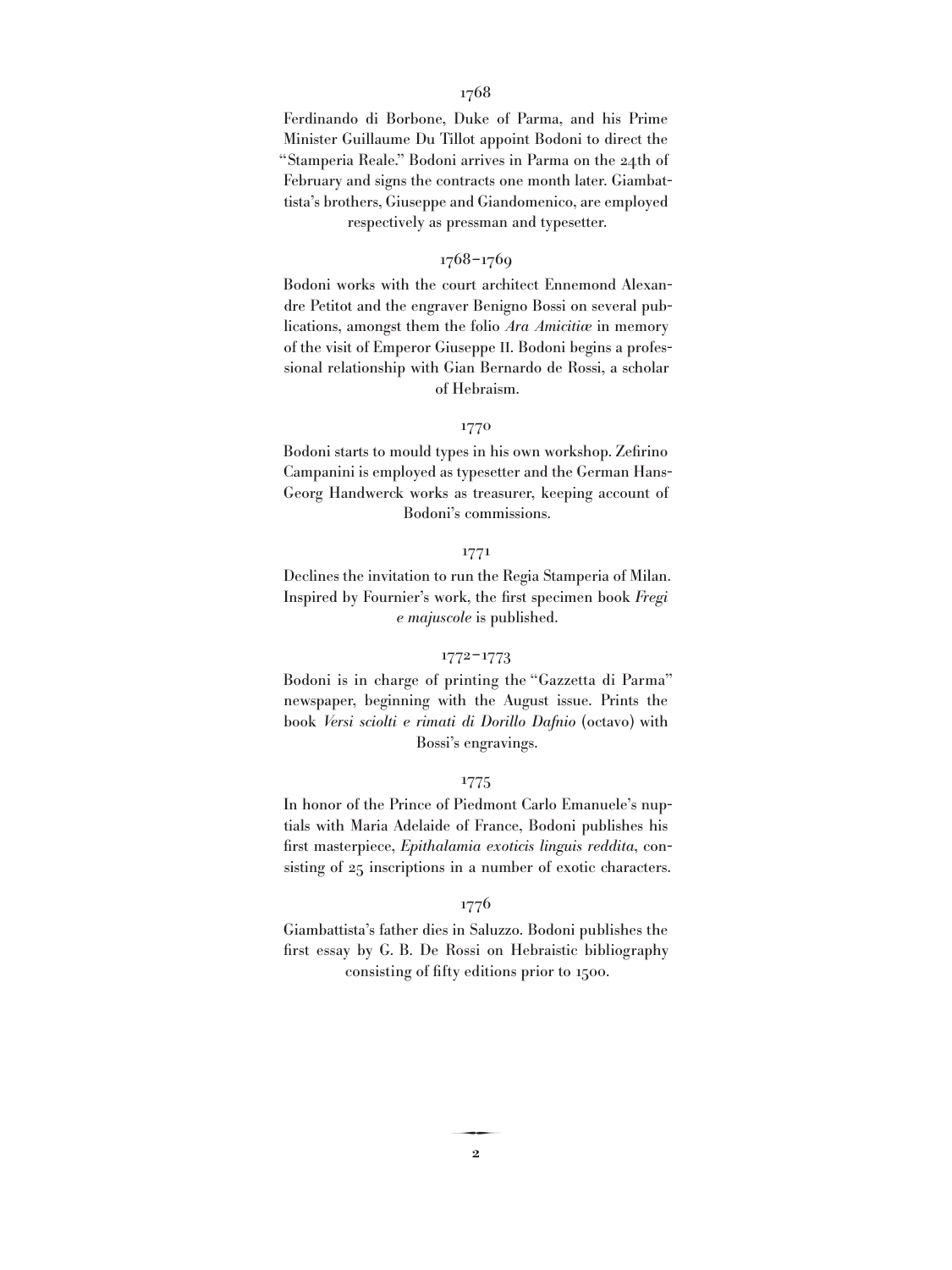Prints the two-volume editon of *Le Opere di Raffaello Mengs* under the initiative of Spanish diplomat José Nicolas de Azara*.*

## 1782

King Carlos III of Spain confers upon Bodoni the title of "Tipografo di Camera." For the visiting emperor Paul I of Russia, he prints *Essai de caractères Russes gravés et fondus par Jean Baptiste Bodoni* (folio). Bodoni also receives a large number of orders for his types from Italian and German printing shops.

## 1784

Bodoni does homage to the visiting King of Sweden with the book *Upomnema Parmense in adventu Gustavi III* (folio). For the King of Naples, he prints *Prose e versi per onorare la memoria di Livia Doria Caraffa.*

## 1786–1787

A group of bibliophiles sponsors the masterpiece *Gli amori pastorali di Dafni e di Cloe di Longo Sofista.* Major literary scholars Tiraboschi, Pindemonte, Lamberti and Denina congratulate Bodoni on his achievements. José Nicolas de Azara invites Giambattista to establish a royal printing house in Madrid. Benjamin Franklin praises him for his types, commenting on them in a letter from Philadelphia postmarked 1787.

### 1788

Bodoni publishes the *Manuale Tipografico,* a showcase of one hundred Roman faces, fifty Italics and twenty-eight Greeks, the *Serie di Majuscole e caratteri cancellereschi* (folio) which was never completed, and the collection *Saggio di Poesie campestri del Cavalier Pindemonte* (octavo). He journeys to Bologna, Florence, Rome and Naples, where he is awarded for his editorial activity by Pope Pius

IV as well by the highest officials and literati.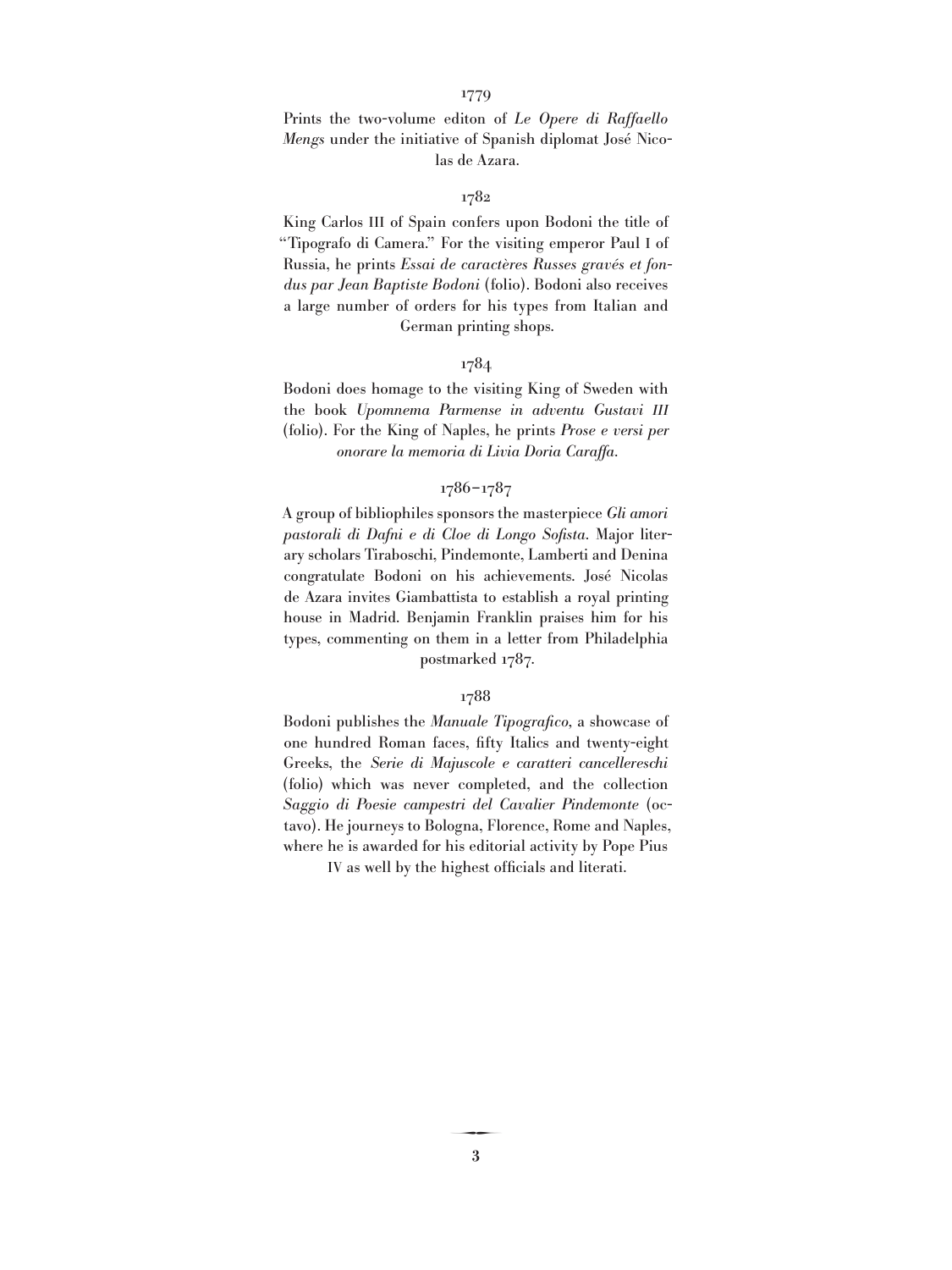In March, Bodoni gets acquainted with the poet Giuseppe Parini in Milan. Again, he declines the invitation to run the Regia Stamperia of Milan as well as similar invitations from French officials. He prints *Aminta, favola boschereccia di Torquato Tasso,* a book which includes the dedication of Vincenzo Monti to the Marquise Malaspina. Campanini writes the first handbook for typographers, *Istruzioni pratiche ad un novello capo-stampa o sia regolamento per la direzione di una tipografica officina,* an unpublished work now preserved in the Biblioteca Palatina of Parma.

#### 1790

The Knight of Azar invites Bodoni to spend a period as his guest in Rome to publish a complete series of classical works. The Duke of Parma doesn't agree with his possible emigration and authorizes the typographer to set up his own workshop inside the Palazzo Reale; an establishment which will see the creation of Bodoni's best and most personal productions. Luigi Orsi becomes the head typographer of his private workshop, a total of 12 persons including compositors and pressmen, while the Regia Stamperia has about 20 employees.

## 1791

On March 19th, Bodoni marries Margherita Dall'Aglio, a devoted woman who compassionately cares for him in the infirmities of life. She will help Giambattista with his abundant written correspondences and carry on his work after his death.

## 1792

Bodoni publishes two folio and quarto editions of the *Callimaco,* in Greek and Italian, in time for the wedding of Carolina Teresa di Borbone with Massimiliano di Sassonia.

#### 1793

Carlos IV, King of Spain bestows upon Bodoni an annual pension of 6000 Reali and the title "Typographer to His Majesty." The folio masterpiece *De imitatione Christi* is printed and dedicated to the newly succeeding Prince of Parma.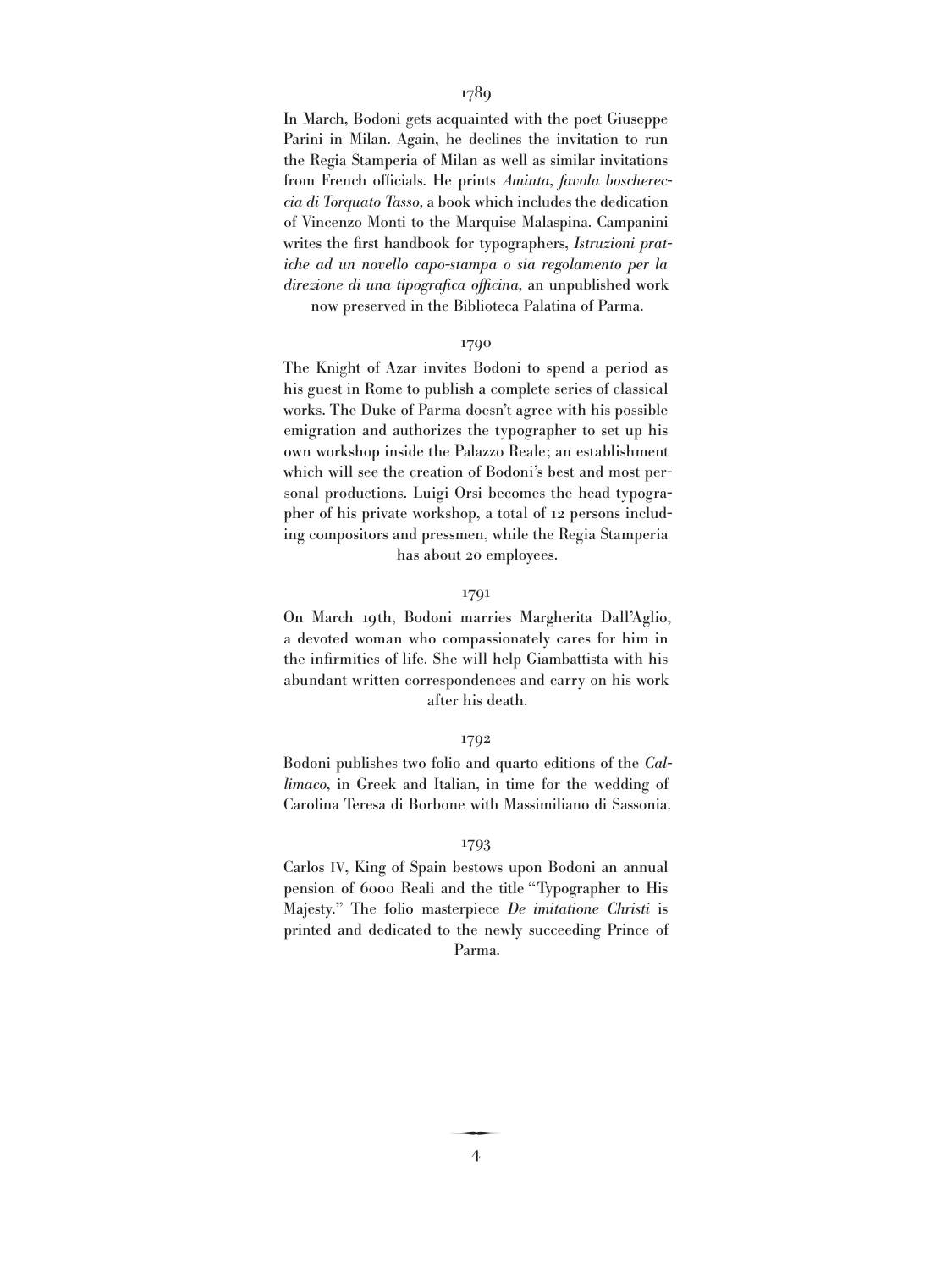Bodoni is robbed of one hundred composition pages of exotic characters. He starts a collaboration with Pietro Milani 0f Fabriano, founder of the Italian paper mill of the same name. They produce and publish *La Divina Commedia di Dante Allighieri*; the three folio volumes are dedicated to Ludovico di Borbone. Among the productions of those years there is the bibliography on Hebrew incunabula

*Annales Hebraeo-typographici sec. XV* by De Rossi.

#### 1799

Pierre Didot of the renowned dynasty of French printers attacks Bodoni, blaming him for the mistakes in the texts of his editions, especially (and wrongly) for the *Virgilio*. In 1800 the complete works of Petrarch are published in two folio volumes.

#### 1801–1803

The political changes, i.e. the annexation of Parma to the Repubblica Cisalpina ordained by Napoleon Bonaparte, do not affect the activities of Bodoni's printshop. Rather, his works are praised by the authorities. Luigi Lamberti works as editor for the Greek edition of the *Iliad*, printed in large folio.

## 1805

Pope Pius VII challenges Bodoni to do better than the French edition of the *Oratio Dominica* by Marcel. Health problems keep Bodoni from receiving Napoleon during his visit to Parma. Within the year he publishes *Omero* and *Inno a Cerere* (folio) as official tests for the upcoming Greek *Iliad*.

#### 1806

Fourteen of Bodoni's editions are sent to the International Exposition in Paris where they win the first prize.

#### 1807

Bodoni personally presents to the viceroy the polyglot edition of the *Pater Noster.* He then prints the quarto volume *Swiatynia Wernery w Knidos (the Temple of Cnido)* set with custom designed Polish characters.

#### 1808

The three folio volume Greek *Iliad* is published, a masterpiece in the art of typography.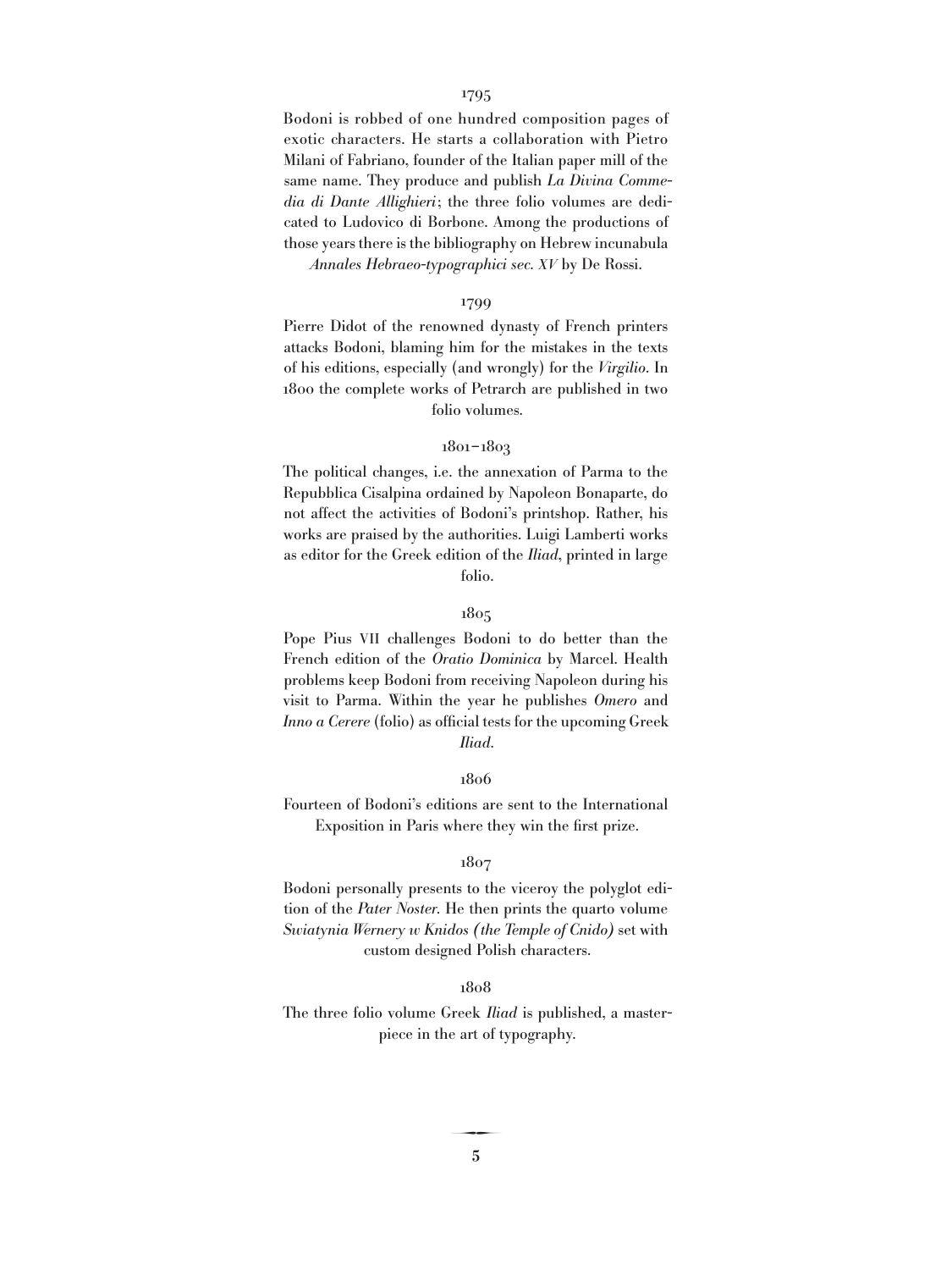Bodoni works on the two editions of *Le più insigni pitture Parmensi, with* illustrations by Rosaspina which will be first published in 1816.

## 1810

Luigi Lamberti presents to Napoleon a copy of the *Iliad* printed on parchment. Napoleon bestows upon Bodoni a pension for life "en consideration des progrès qu' il a fait faire à l'art typographique." The aforesaid volume is donated by the emperor to the National Library in Paris.

#### 1813

Bodoni is afflicted by an extended illness which leads to the closing of the Stamperia Reale on April 5th. After an intense life dedicated to the art of typography, Giambattista Bodoni dies in Parma on November 30th. The announcement is made public through the Duomo cathedral with the ringing of the large bell reserved for illustrious personalities. The funeral rites are celebrated on the second of December with all of the political authorities present. His body is laid to rest in the Duomo. The editorial activity of Bodoni, according to the *Compendiosa Bibliografia di Edizioni Bodoniane* edited by H. C. Brooks, amounts to 1140 different editions of varying significance (at least 400 volumes, many impressive ones), and his work as a founder is reflected in approximately 270 different typefaces with a total of 55,000 matrices.

#### 1818

Printing of the *Manuale Tipografico,* the synthesis of the bodonian work.

## 1834

End of the typographic activity of Bodoni's widow.

#### 1843

Due to the interest expressed by Angelo Pezzana, director of the Biblioteca Palatina and Vincenzo Mistrali, the President of Finance, Bodoni's heirs give the entire collection of matrices & punches to Maria Luigia, Duchess of Parma, for only 50,000 lire (about 26 euro). It is known that the king of Naples was prepared to offer 300,000 lire for the collec-

tion only days after the deal was made.